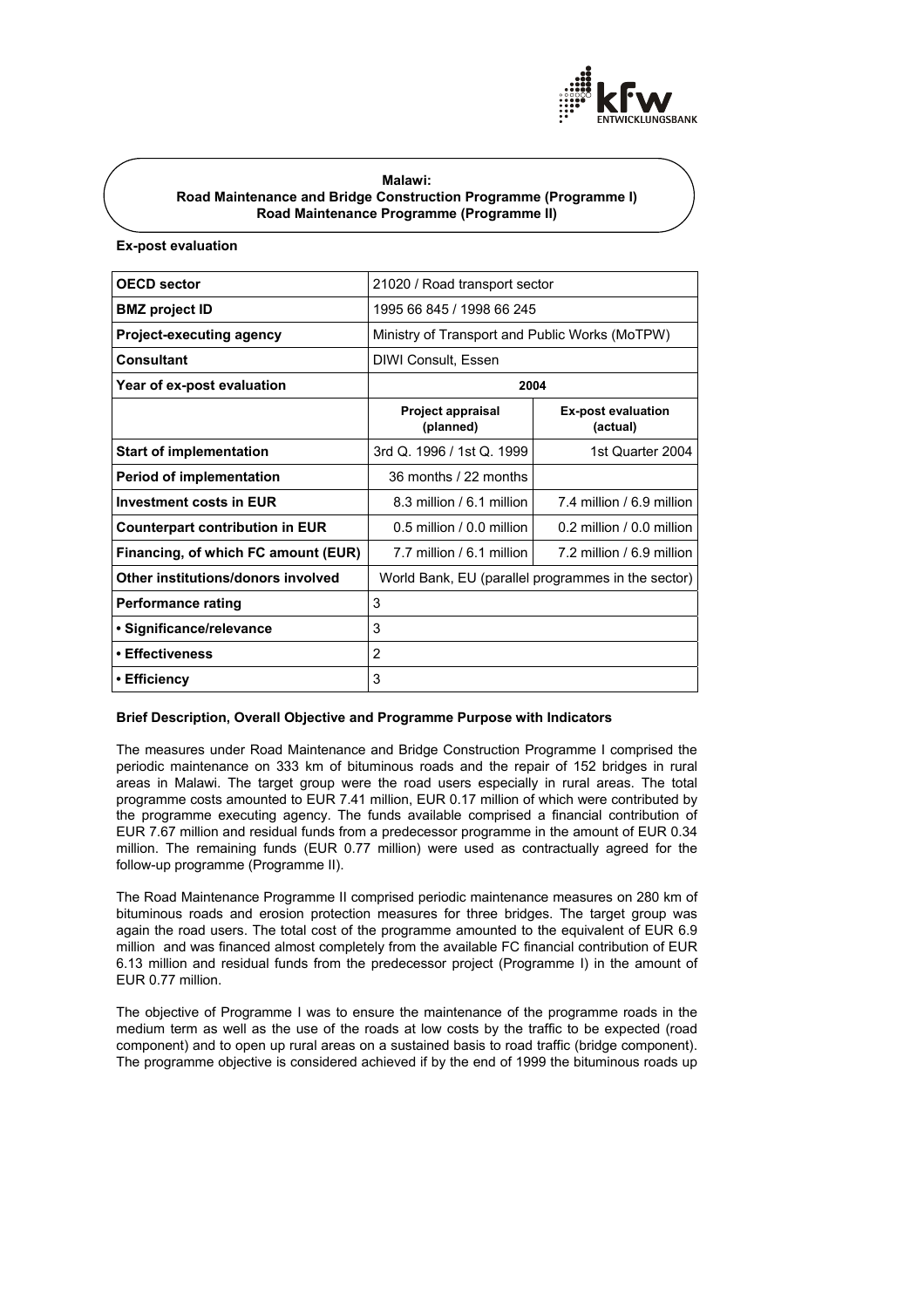for periodic maintenance at year-end have been reduced by at least 300 road kilometres and the number of bridges passable year-round have been increased by at least 250. Another indicator is the traffic volume on individual selected road sections, which is to be monitored on a regular basis. In the further course of the project the reference parameter for the traffic volume was fixed at more than 100 vehicles per day.

The overall objective of Programme I is to develop the macroeconomically efficient access to roads in Malawi. No indicators for the achievement of the overall objective were specified.

The objective of Programme II is the cost-efficient (from the viewpoint of the traffic participants) and macroeconomically efficient use of the programme roads and bridges. The following indicators were specified for the achievement of this objective: The proper maintenance of the programme roads and bridges is continued after the conclusion of the programme and the development of the traffic volume on the roads and bridges is not below the national average.

The overall objective of Programme II was to contribute to ensuring the macroeconomically efficient development of roads and traffic in Malawi. The yardstick for measuring whether this objective had been fulfilled was the compliance with the reform plan for the road sector (indicator for the overall objective).

## **Project Design / Major Deviations from the original Project Planning and their main Causes**

The road construction component of Programme I comprised the periodic maintenance of 333 km of road by providing a one-layer bitumen coating on three selected road sections of the main road network. The bridge construction component comprised the installation of standardised reinforced concrete slabs to replace damaged wooden slabs on 152 bridges. The road sections as well as the bridges to be rehabilitated had been selected in agreement with the programme executing agency after an examination conducted by the consultant. The works on the roads were divided into six lots. The bridge rehabilitation component comprised bridges with a span of 4 to 11 metres. This measure helped to ensure the passability of six road sections with a length of altogether 797 km.

Originally it had been foreseen under Programme I that the programme executing agency should itself carry out and finance certain preparatory road and bridge maintenance measures. Due to considerable cuts in the budget of the executing agency in 1997 and 1998 we agreed to include these works in the contracts concluded with the contractors for the rehabilitation measures although this meant a reduction in the estimated quantities. In the end the number of bridges had to be considerably reduced from 300 to 152 and the length of road sections from 400 to 333.

The measures of Programme II comprised the periodic maintenance of 280 km of roads by providing a one-layer bituminous wearing surface for selected sections of the main road network as well as erosion protection measures on three bridges. The sections and bridges had been selected in agreement with the programme executing agency and with the World Bank and the EU, which are also donors active in the road sector, after an examination by the consultant. The envisaged road maintenance measures were divided into five lots and the bridge construction measures into two lots.

Overall, as a result of the implemented rehabilitation measures the year-round passability of the bridges under Programme is ensured and the roads under Programme I and II are invariably in a good condition. Due to the erosion protection measures implemented on the bridges under Programme II the solidity of the bridges was restored.

Due to several reasons and circumstances it was not possible to implement the works under both programmes on schedule. Especially the bridge component was delayed by more than a **Gelöscht:** J:\VS1D\Eng\FZ E\Juni 2004\Malawi-SP-Kurzfassung\_pho-e.doc

en\AFRIKA-S\Malawi Straßenunterhaltung I+II\Malawi-SP-Kurzfass

- 2 -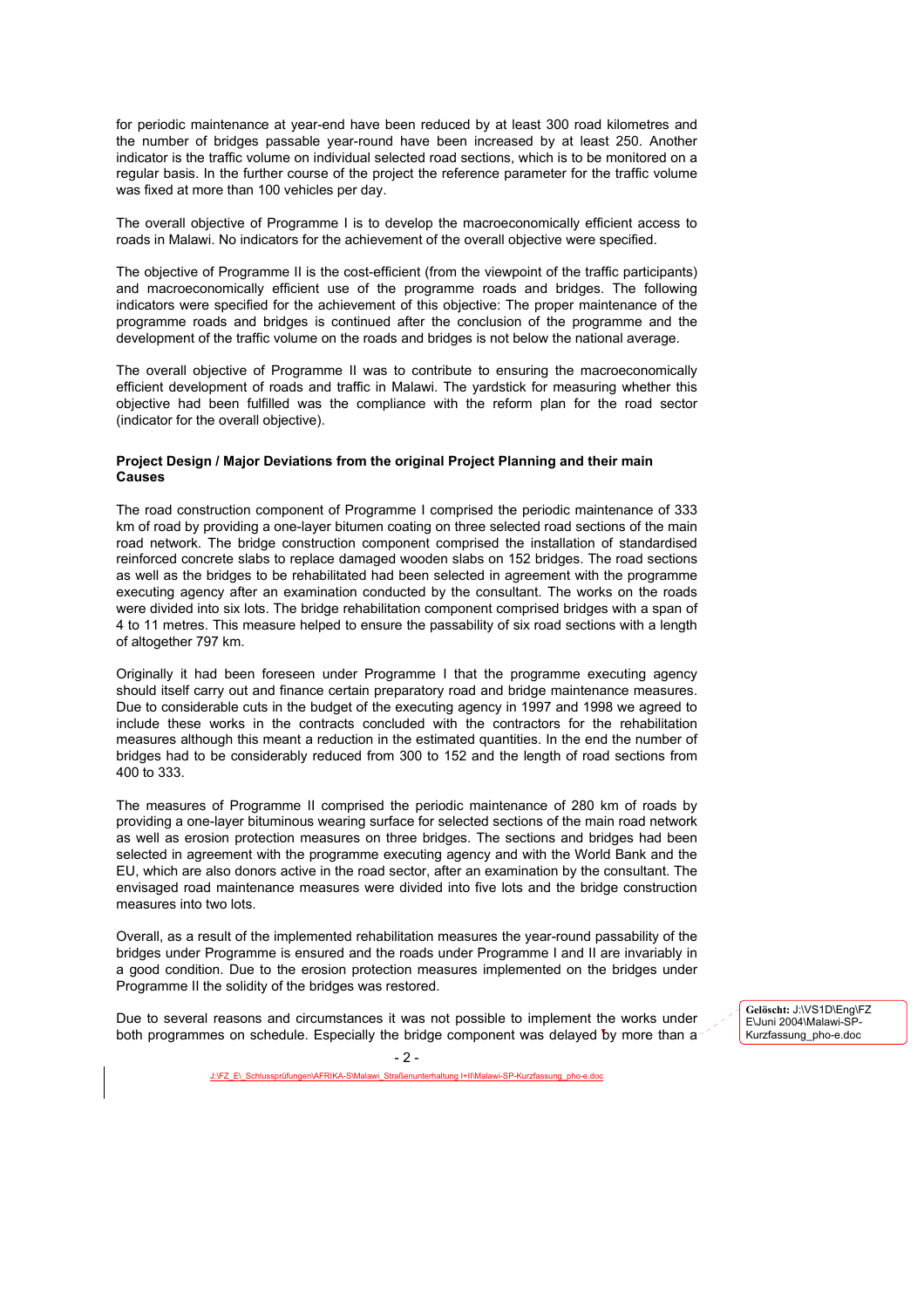year due to the small works involved and the extensive coordination required. Works on the last four bridges were concluded even 18 months later than originally agreed. In Programme II the start of implementation had been delayed by about a year due to the late adjustment of the fuel levy. But thereafter the implementation proceeded more or less according to schedule.

Overall, against the background of developments in the road sector the implementation concept of the project as an open programme proved to be suitable and appropriate. The services rendered by the contractors and the consultants as well as the quality of works can be described at good. During the construction works there were neither technical nor any other difficulties worth mentioning. However, the time required for the implementation had rather been underestimated.

### **Key Results of the Impact Analysis and Performance Rating**

Owing to the reform of the road sector conducted in the framework of the Road Maintenance Initiative of the World Bank, the system was put on a new and more efficient basis. The National Roads Authority (NRA) was established as planned and today is an efficient organisation which also has operative responsibility for the Malawi road sector. However, the funds available to the NRA are currently not sufficient, which is due to failings on the part of the Malawi government. Given the current level of the fuel levy (which is a surcharge on the petrol price) the funds flowing into the Road Fund are too low to finance the periodic maintenance of the roads. As a result of the increase in the fuel levy (which will probably be accompanies by a reduction of the main road network) and the continuing donor activities, especially of the European Union (EU), we hold the view that, overall, the level of maintenance implemented on the Malawi road network is sufficient.

The indicators for the achievement of the programme objectives were largely reached. Developments in the sector are largely positive. Compared with the situation in the neighbouring countries, the road network in Malawi is in a good condition because the newly established NRA fulfils its responsibility of monitoring and maintaining the national road network. However, the overall positive assessment is reduced due to the currently too low level of the fuel levy. Thus, the project's developmental **effectiveness** is still sufficient (**partial evaluation: rating 3**). The project was implemented within an acceptable time frame, at acceptable costs and in a good quality. Thus, the production efficiency is sufficient. This also applies to the allocation efficiency since the traffic volume reported by NRA is higher than targeted and is proof that the roads are frequently used. The system of feeding the Road Fund functions. The levy is raised from the road users and directly handed on to the NRA. The weighing stations are ready for operation and the axle-load controls are technically possible, however, are not yet mandatory. Thus, the project's **efficiency** is satisfactory (**partial evaluation: rating 2**). The Programme was and still is relevant. This is apparent when comparing the road condition in 1995 with the condition in 2003. Malawi's main traffic network has become more efficient. It can be assumed that a contribution was made to reducing the transport costs and saving time. The envisaged impacts of the bridge components of Programme I on opening up the country have been achieved since the roads are passable year-round. The structural effectiveness has also been achieved through the implemented sector reform. We assume for reasons of plausibility that the project has developmental effects also beyond the overall objectives. It is undisputed that the transition of road maintenance from force-account work implemented by the MoTPW to the awarding of contracts to private companies, which is now practiced by the NRA, will help to create new structures in the private sector. Direct or indirect poverty-related and income-generating effects in rural areas, which were produced solely through better transport routes as a result of the programmes, could not be proved but are likely. Thus, we classify the project's developmental **relevance and significance** as overall sufficient (**partial evaluation: rating 3**).

**Kommentar:** Hier noch nach PZ/OZ differenzieren!

**Gelöscht:** J:\VS1D\Eng\FZ E\Juni 2004\Malawi-SP-Kurzfassung\_pho-e.doc

den\AFRIKA-S\Mala